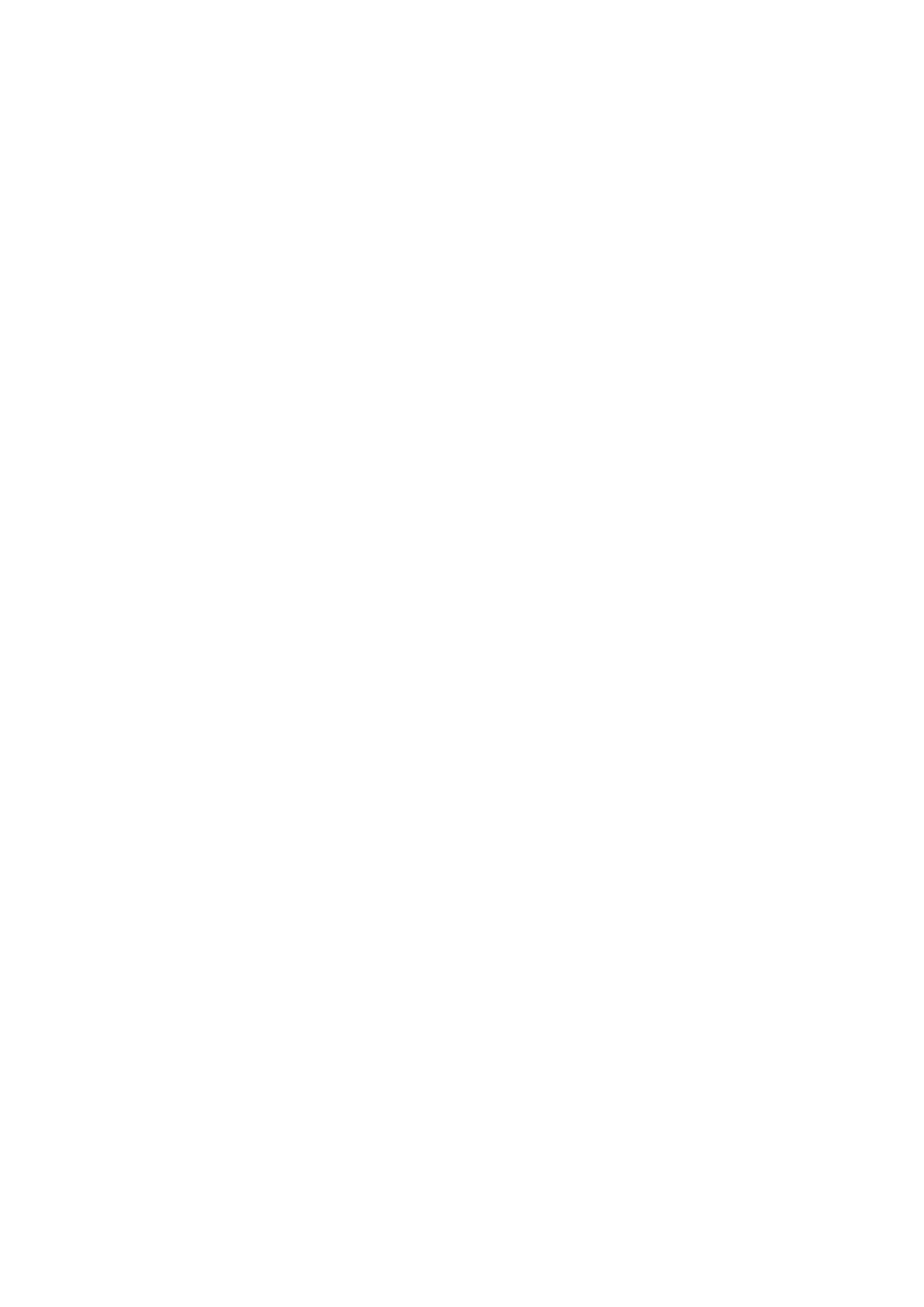# *MENÚ DEGUSTACIÓN*

## **AROMAS DE CANYAMEL 90.00**

Esencia Mediterránea | Servimos menús de degustación con los mejores productos locales que podemos obtener de todas las Islas Baleares

Recordando todos los aromas de la Isla en un sitio unico , Canyamel

+ Tabla de quesos españoles **18.00**

+ Maridaje de Vinos del Sommelier (6 copas) **60.00**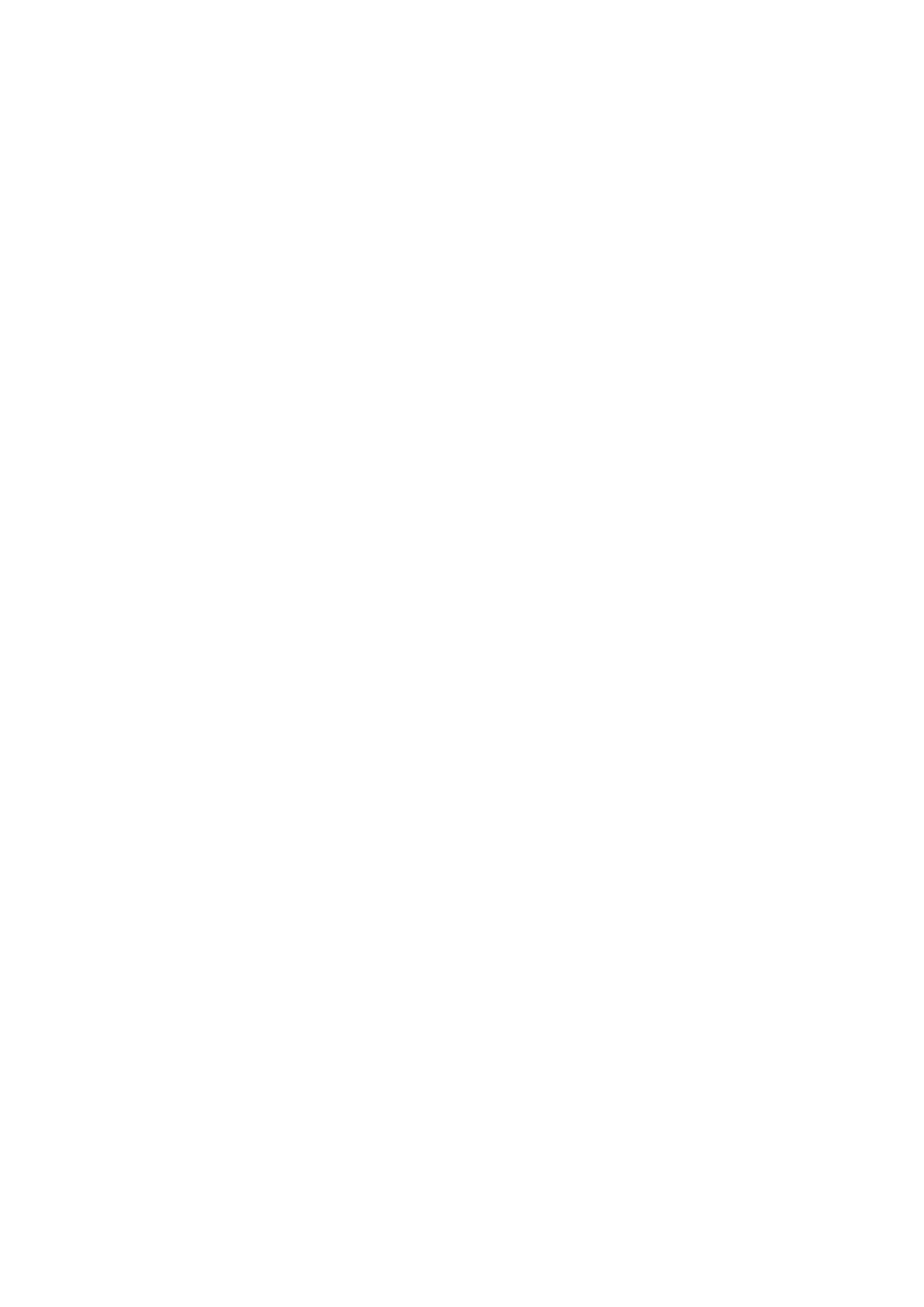# *ENTRANTES*

Gazpacho de remolacha-frambuesa con salmón marinado, ravioli de rábano picante y mandarina

#### **18.00**

Tartar de gambas de Sóller y atún marinado con gelatina de plancton, consomé de tomates ahumados y escaramujo

#### **25.00**

"Tataki" de ternera a la parrilla con parmentier de trufa de verano y salsa foyot

#### **22.00**

Ravioli de habitas tiernas a la brasa, tagine de tomates y emulsión de ajo ahumado

#### **18.00**

Texturas de calabacín con quinoa, avellanas, granos de mostaza y verjus

### **18.00**

Molleja de ternera lechal con topinambur, ciruela encurtida, clorofila de perejil y jugo de ajedrea

#### **23.00**

Calamar de potera con alubias blancas, aceite de cebollino y veloute de coliflor y jamón ibérico

#### **20.00**

Arroz cremoso "Bombeta" con bogavante, emulsión de azafránlimón en salmuera y bullabesa de coco y sake Mediterránea

#### **28.00**

Jamón de Bellota "Joselito" (80grs) con pan con tomate y aceite de oliva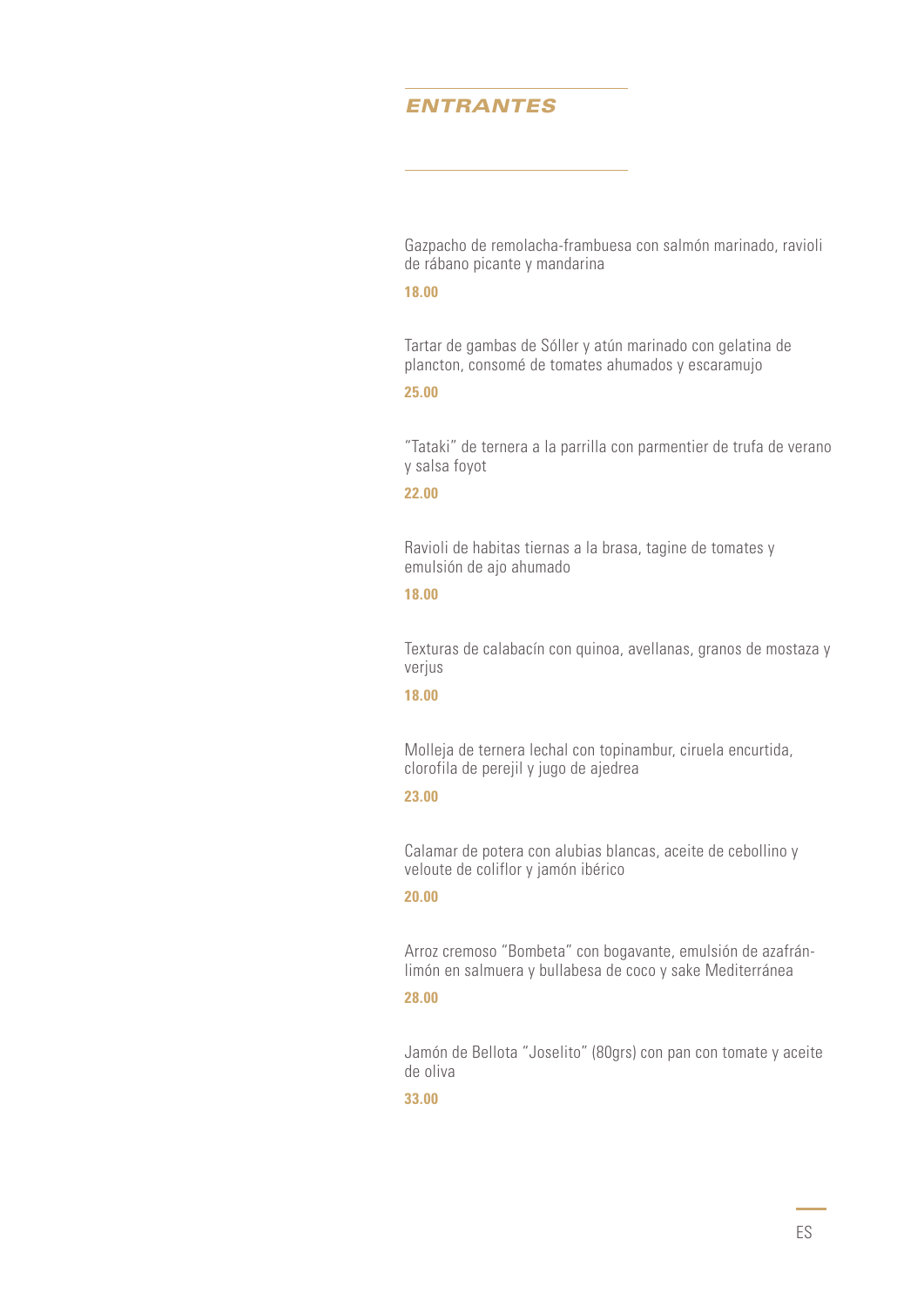# *PRINCIPALES*

Coliflor asado en texturas con capuchinas y "sauce soubise" al curry

# **21.00**

Pargo salvaje con berenjena, tomate, anchoa y melissa

#### **30.00**

Corvina de nuestra costa a la brasa, crema de mejillón de Menorca, naranja en salmuera, zanahoria y "beurre blanc" de verjus

#### **28.00**

Cochinillo "porc negre" asado con su carrillera glaseada, calabaza y flor de azahar

# **30.00**

Pintada "trufada" con remolacha, frambuesa y jugo de saúco

**28.00**

Pato glaseado con apio-nabo a la brasa, eucalipto y piña

## **31.00**

Jarrete de cordero mallorquín glaseado con hisopo, clorofila de hierbas frescas y membrillo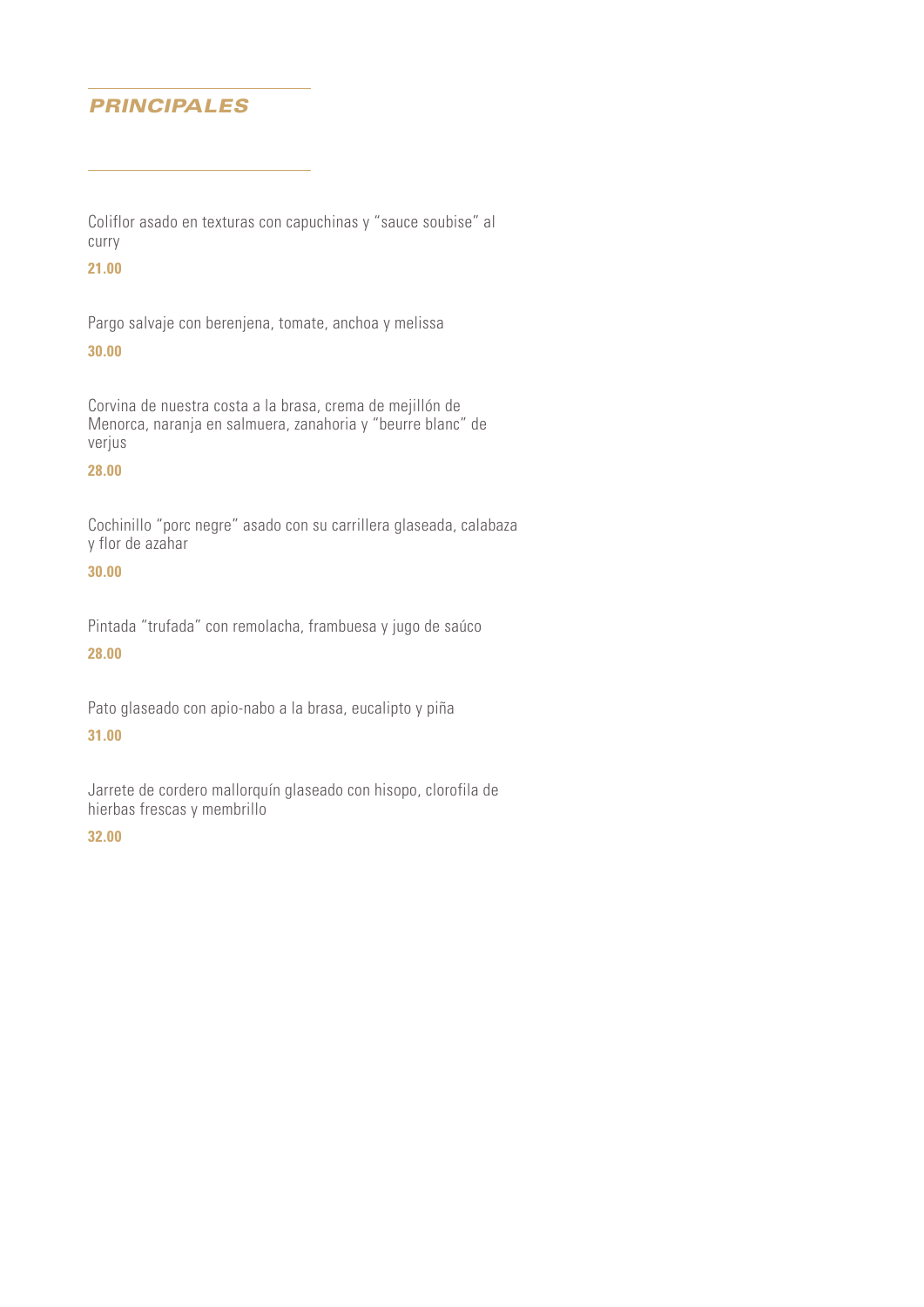# *A LA LEÑA*

Pescado del día a la brasa

**P.S.M.**

Rodaballo con espárragos verdes y pil-pil de eneldo (para 2 personas)

## **80.00**

Entrecote de vaca rubia gallega (15 días de maduración) con puré de chirivías noissette, cebolla encurtida y jugo de romero

### **43.00**

Solomillo de buey con terrina de patata ahumada, crema de ajo asado, berros y jugo de heno tostado

#### **38.00**

Producto de Mercado (langosta, cigalas, gamba roja, ostras) Reservar con 24 h de antelación.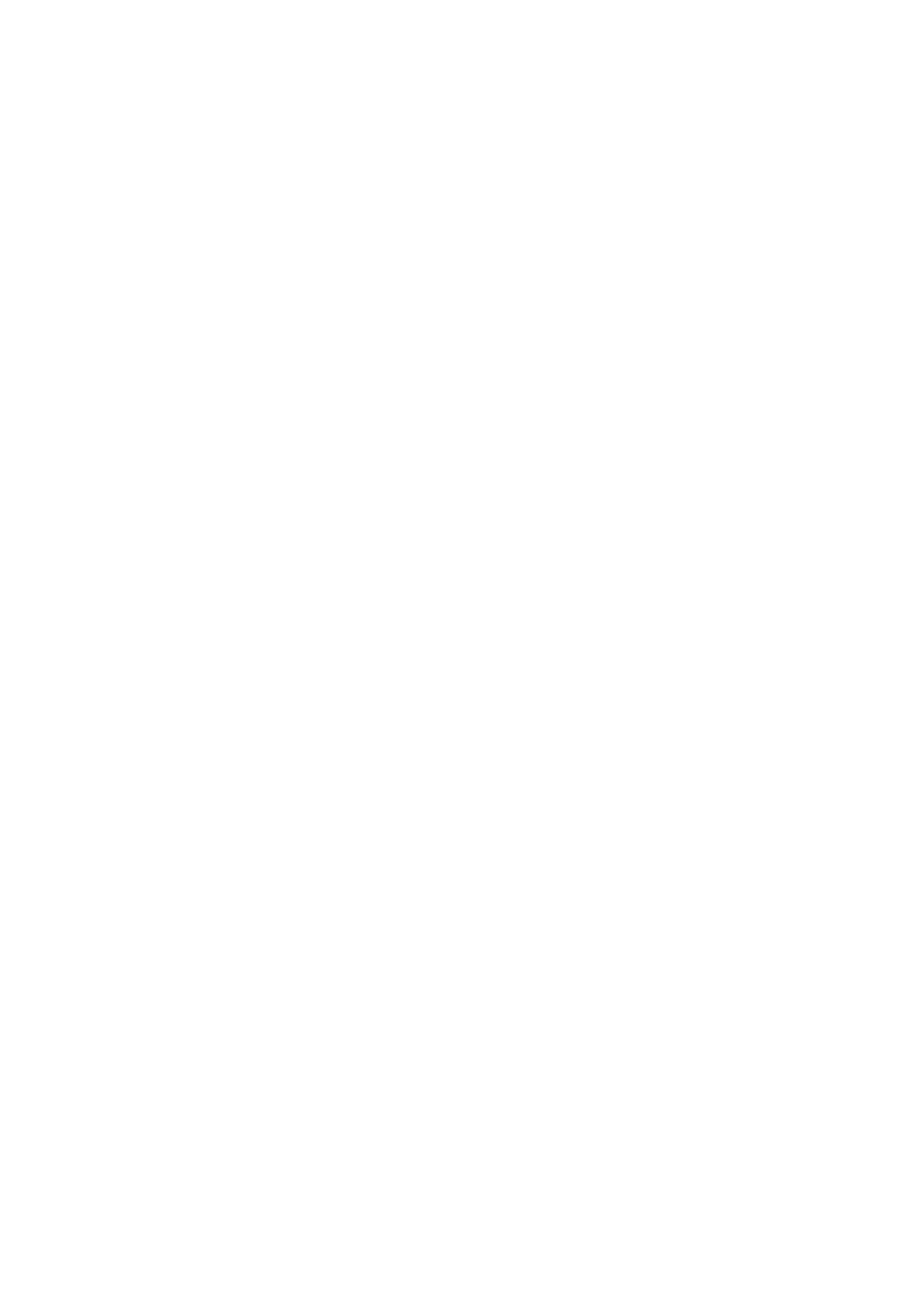

*a la carte*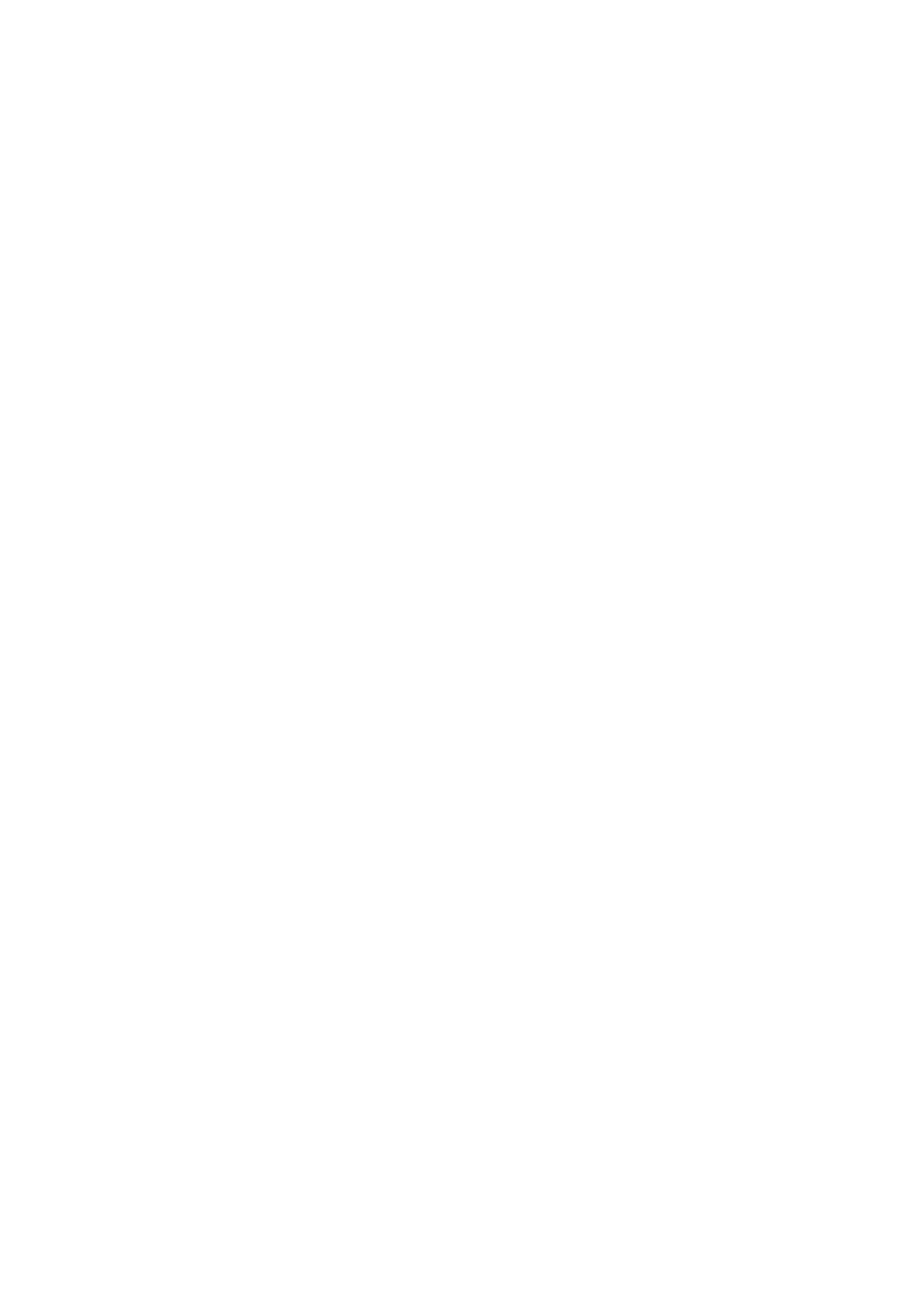# *MENÚ DEGUSTACIÓN*

## **AROMAS DE CANYAMEL 90.00**

We serve tasting menus that highlight the best local produce we can source from across the Balearic Islands.

Remembering all the aromas of the Island in a unique place, Canyamel

+ Selection of spanish cheeses

#### **18.00**

+ Sommelier wine pairing (6 glasses)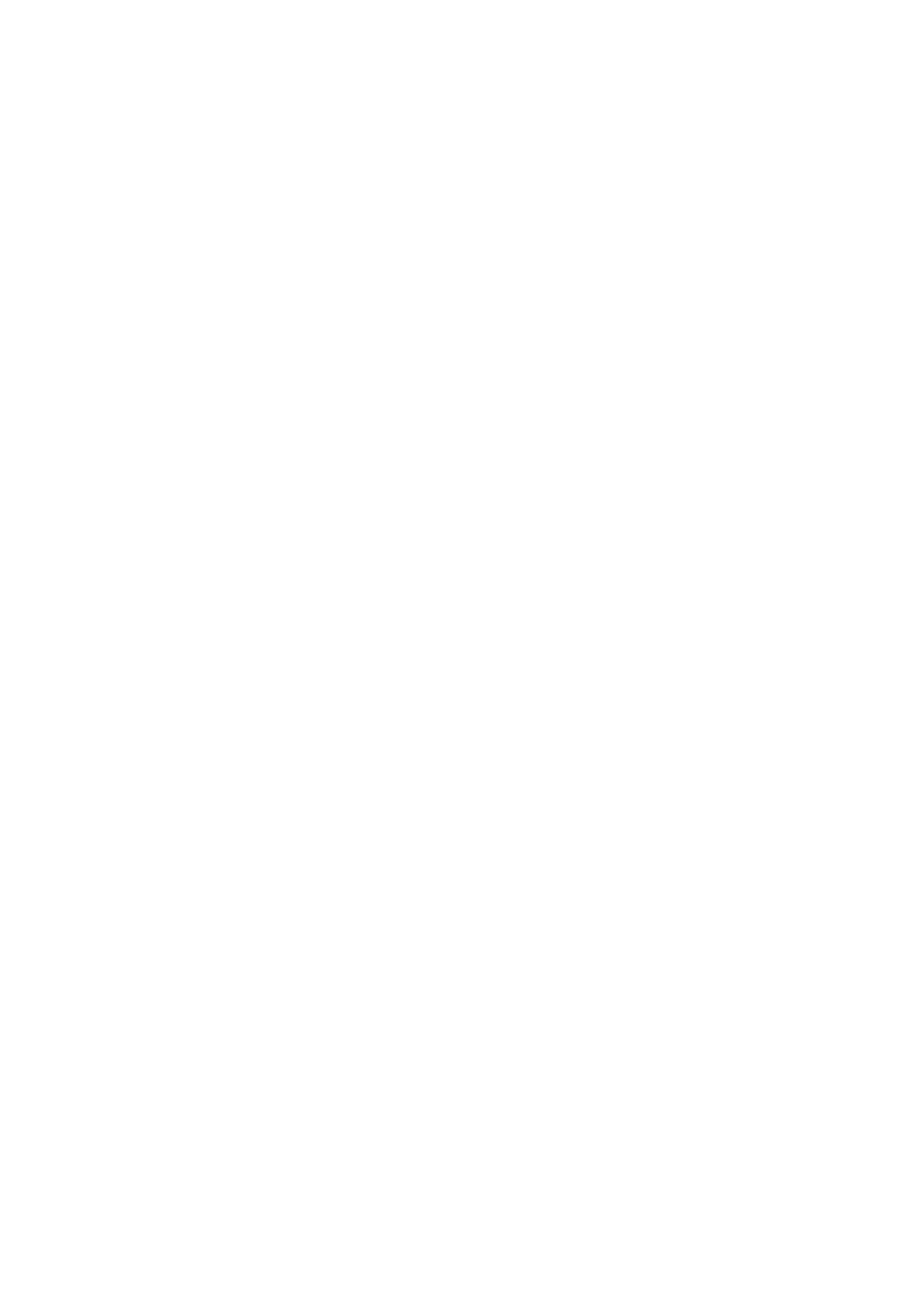# *STARTERS*

Beetroot-raspberry gazpacho with marinated salmon, horseradish ravioli & mandarin

# **18.00**

Tartar of Soller prawns & marinated tuna with plankton jelly & chilled smoked tomato-rosehip consommé

### **25.00**

"Takaki" of barbequed beef with summer truffle parmentier & sauce foyot

#### **22.00**

Grilled broad bean ravioli with tomato tagine & smoked garlic emulsion

#### **18.00**

Textures of courgette with quinoa, hazelnut, mustard & verjus **18.00**

Veal sweetbread with Jerusalem artichoke, pickled plum, parsley chlorophyll & summer savoury jus

#### **23.00**

Line caught squid with white beans, chive oil & veloute of cauliflower-iberian ham

## **20.00**

Local "bombeta" rice with lobster, lemon-saffron emulsion & lobster-Mediterranean sake bouillabaisse

#### **28.00**

Iberian "J oselito" ham with tomato bread & olive oil **33.00**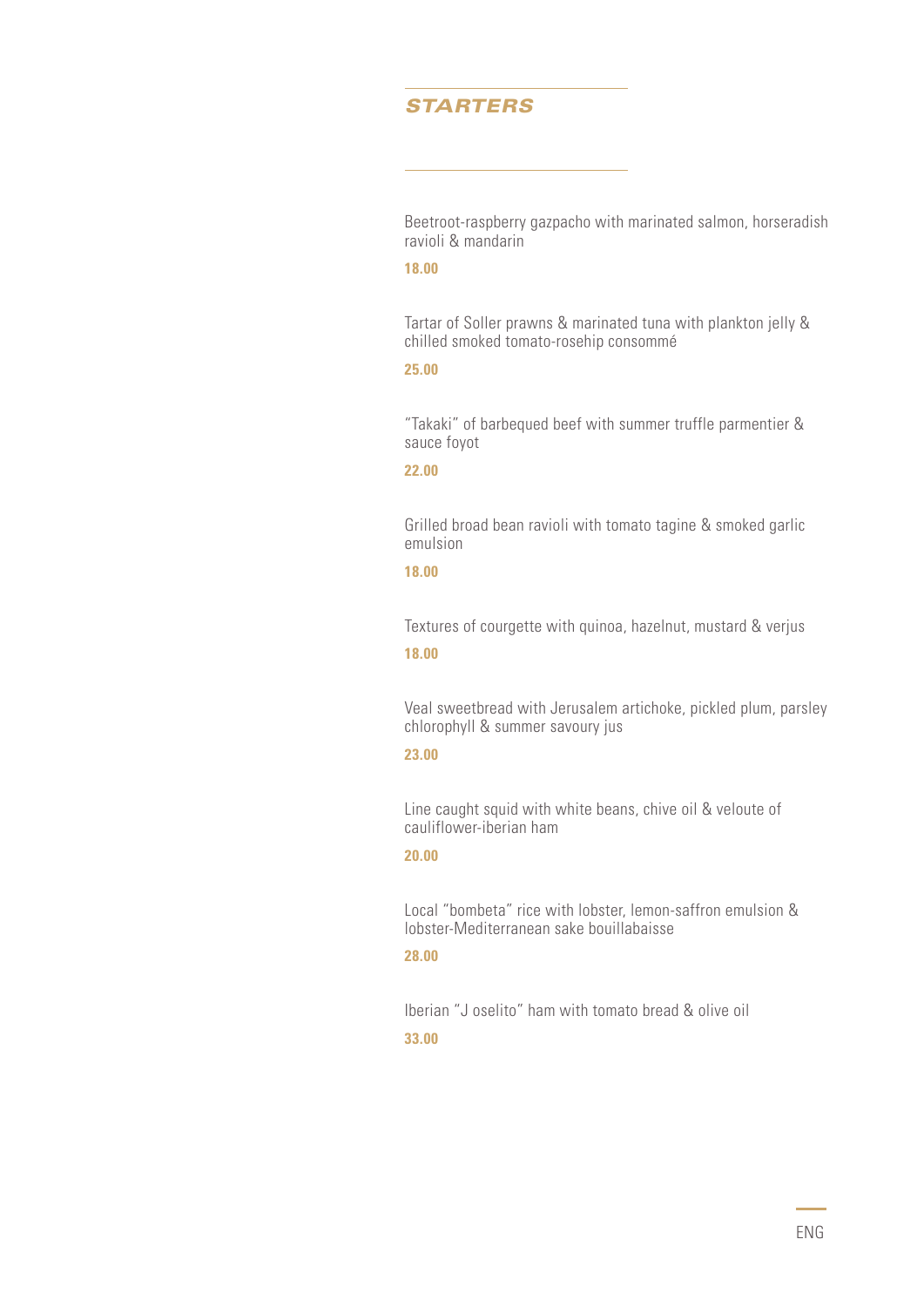# *MAIN COURSES*

Textures of roasted cauliflower with nasturtium & curried soubise sauce

# **21.00**

Wild sea bream with aubergine, tomato, anchovy & lemon balm

# **30.00**

Local corvina fish with Menorcan mussel cream, preserved orange & verjus buerre blanc

# **28.00**

Local roast pork "Porc Negre" with glazed cheek, pumpkin & orange blossom

# **30.00**

Truffled Guinea fowl with beetroot, raspberry & elderflower jus **28.00**

Glazed duck breast with grilled celeriac, eucalyptus & pineapple

# **31.00**

Local lamb shank glazed with hyssop, fresh herb chlorophyll & quince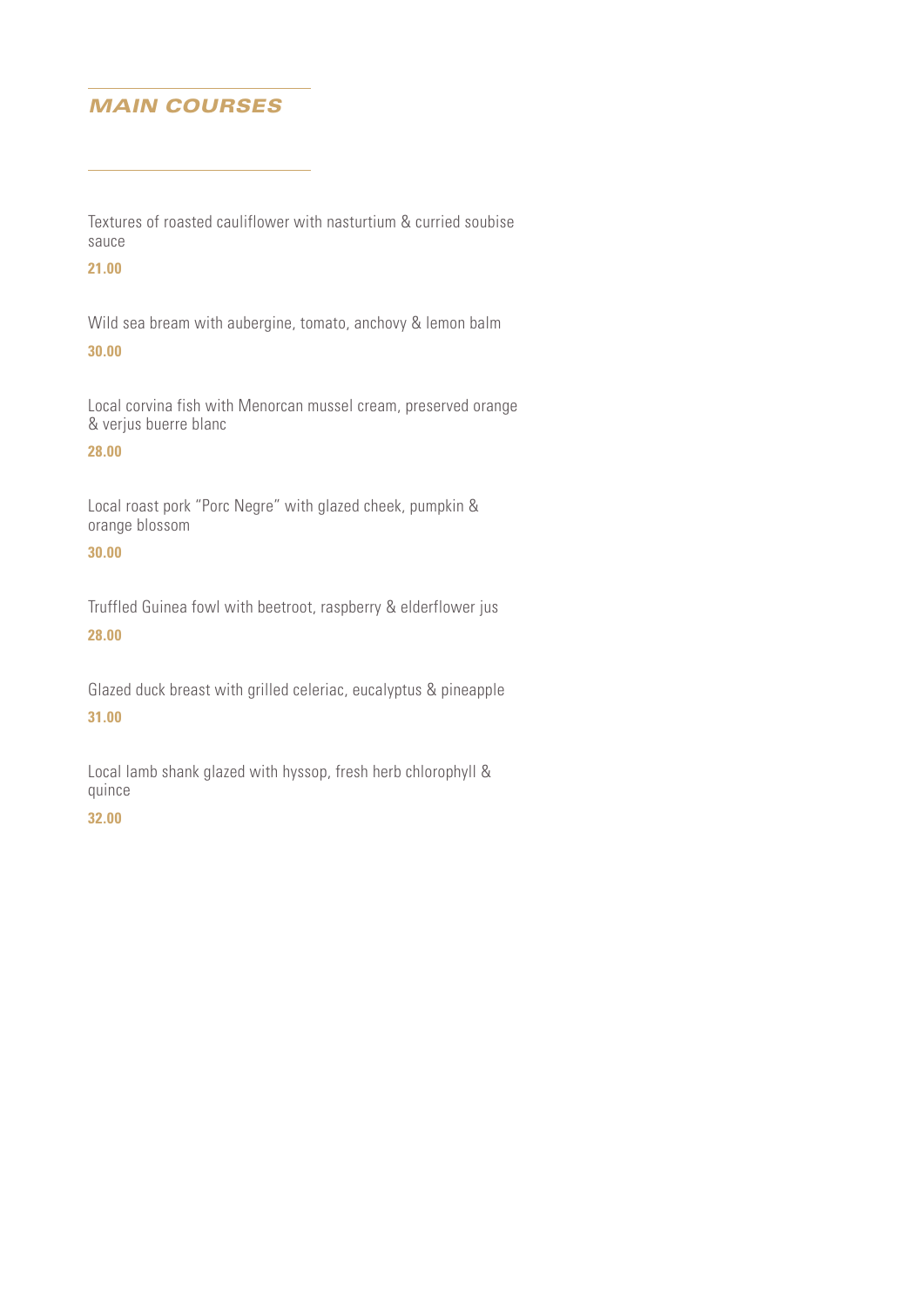# *AUTHENTIC GRILL*

Grilled Fish of the day

**P.S.M.**

Whole roasted turbot with green asparagus & "pil-pil" of dill (for 2 people)

#### **80.00**

Sirloin of aged beef "Rubia Gallega" with parsnip-brown butter puree & rosemary jus

# **43.00**

Fillet of beef with smoked potato terrine, cream of roasted garlic, watercress & toasted hay sauce

#### **38.00**

Market produce (crawfish, langoustines, local prawns, oysters) can be reserved with 24h notice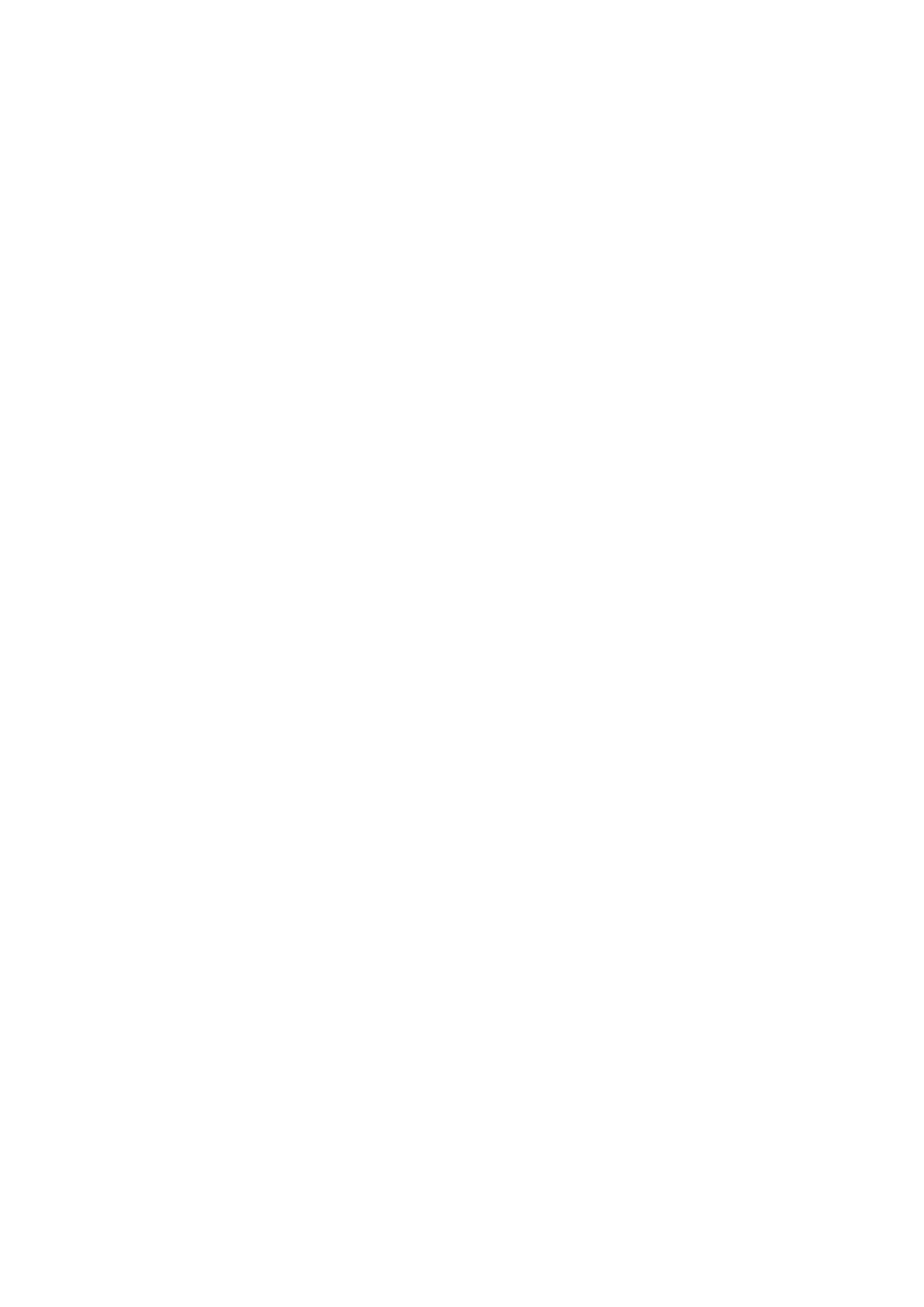

a la carte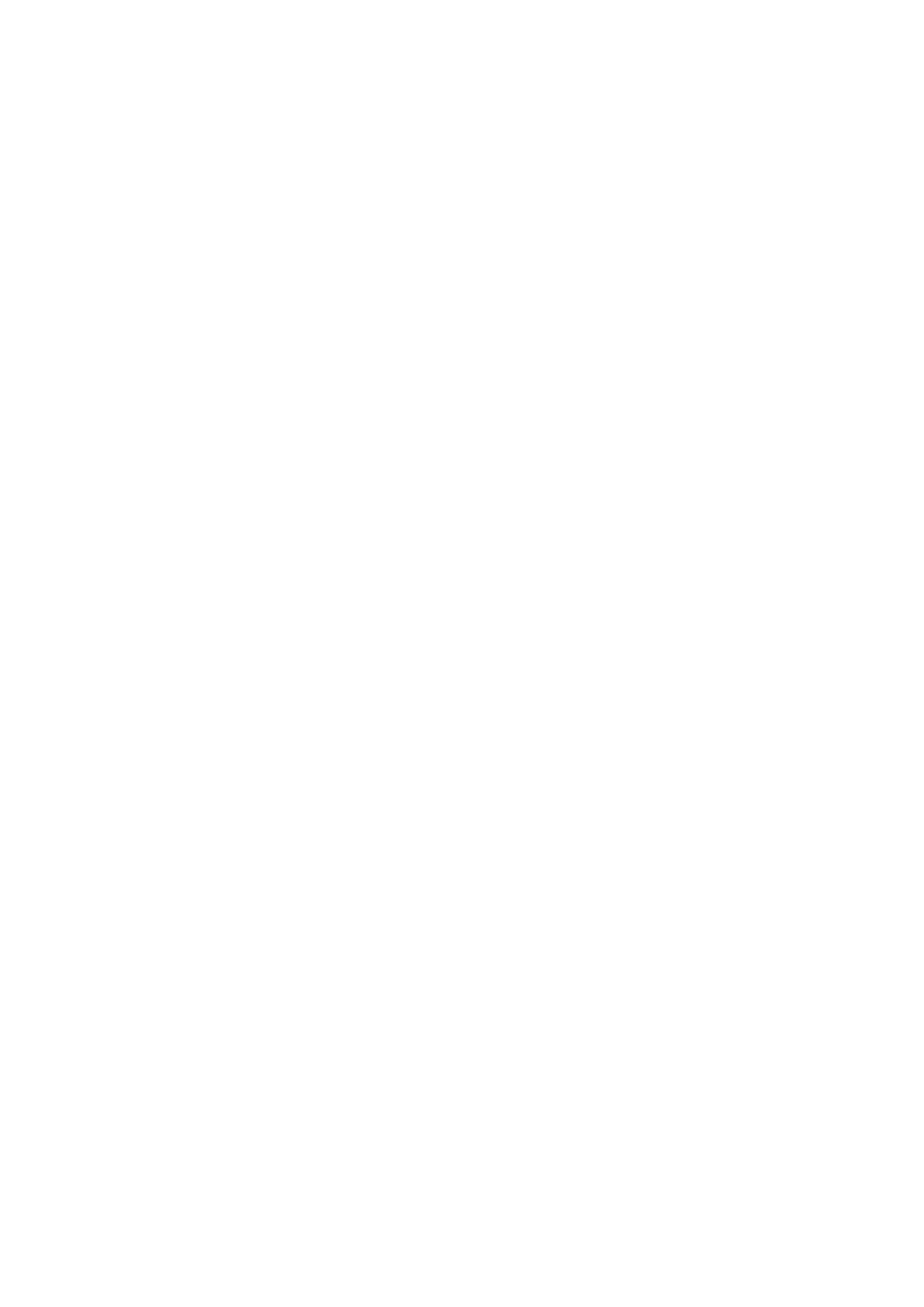# *DEGUSTATIONSMENÜ*

## **AROMAS DE CANYAMEL 90.00**

Mediterrane Essenz | Wir servieren Degustationsmenüs mit den besten lokalen Produkten, die wir von allen Baleareninseln beziehen können

Erinnerung an die Aromen der Insel an einem einzigartigen Ort, Canyamel

+ Auswahl von spanischem Käse

**18.00**

+ Sommelier-Weinbegleitung (6 Gläser)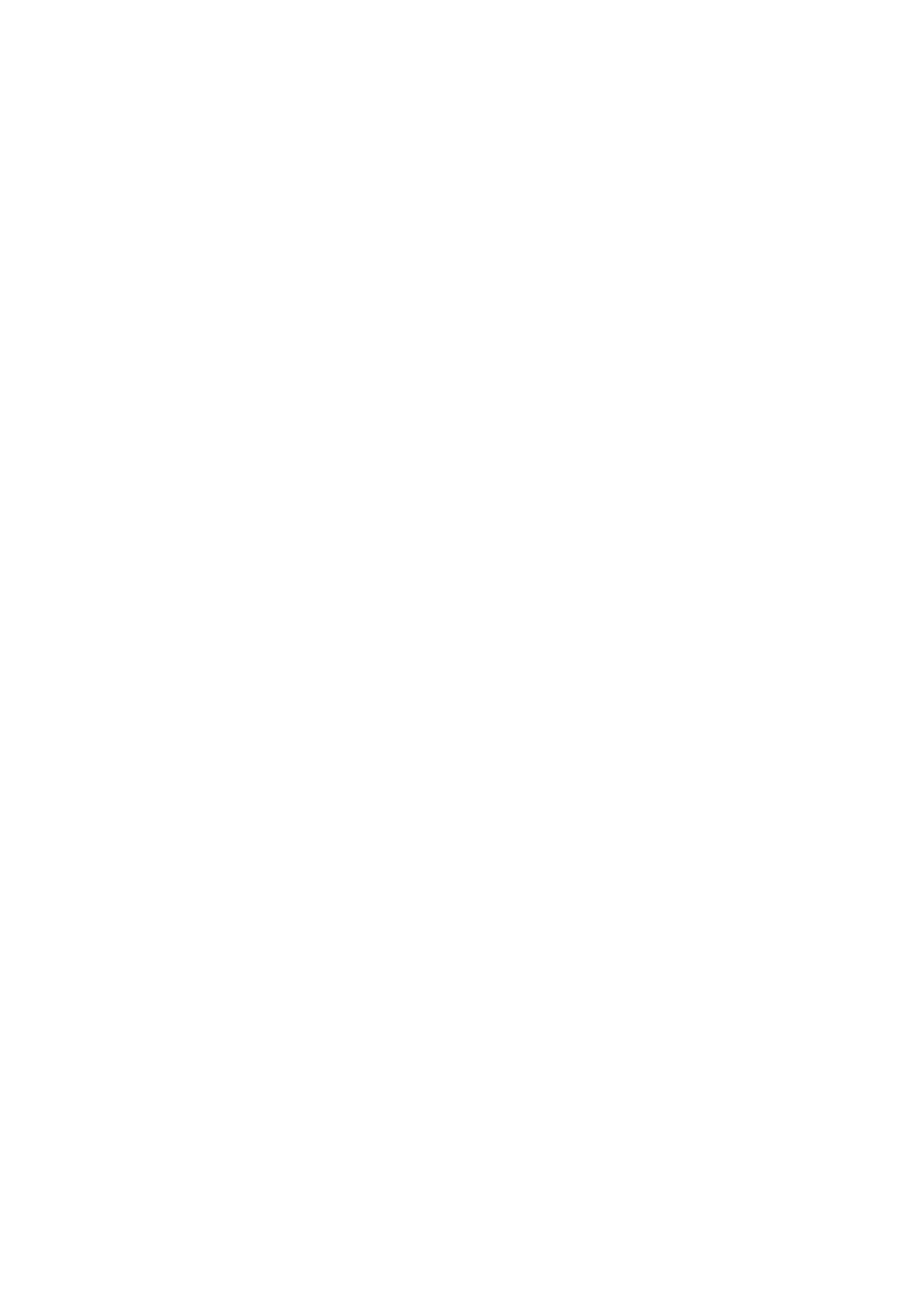# *VORSPEISEN*

Gazpacho aus Roter Bete und Himbeere mit mariniertem Lachs, Meerrettich Ravioli und Mandarine

#### **18.00**

Tartar von Soller Garnelen und mariniertem Thunfisch mit Plankton Gellee und gekühlter geräucherter Tomaten- Hagebutten Consomme

#### **25.00**

"Tataki" vom gegrillten Rindfleisch mit Parmentier aus Sommertrüffeln und Sauce Foyot

#### **22.00**

Ravioli aus gegrillten Ackerbohnen mit Tomaten Tajine und geräucherter Knoblauch Emulsion

#### **18.00**

Texturen von Zuchini mit Quinoa, Haselnuss, Senf und Verjus **18.00**

Kalbsbries mit Topinambur, eingelegten Pflaumen, Peterslilienchlorophyll und Jus aus Sommerbohnenkraut

# **23.00**

An der Leine gefangener Kalamar mit weissen Bohnen, Schnittlauchöl und Veloute aus Blumenkohl und iberischem Schinken

#### **20.00**

Heimischer "Bombeta" Reis mit Hummer, Zitronen- Safran Emulsion und Bouillabaisse aus Hummer und mediterranem Sake

#### **28.00**

Iberischer Bellota Schinken "Joselito" (80Gr) mit Tomatenbrot und Olivenöl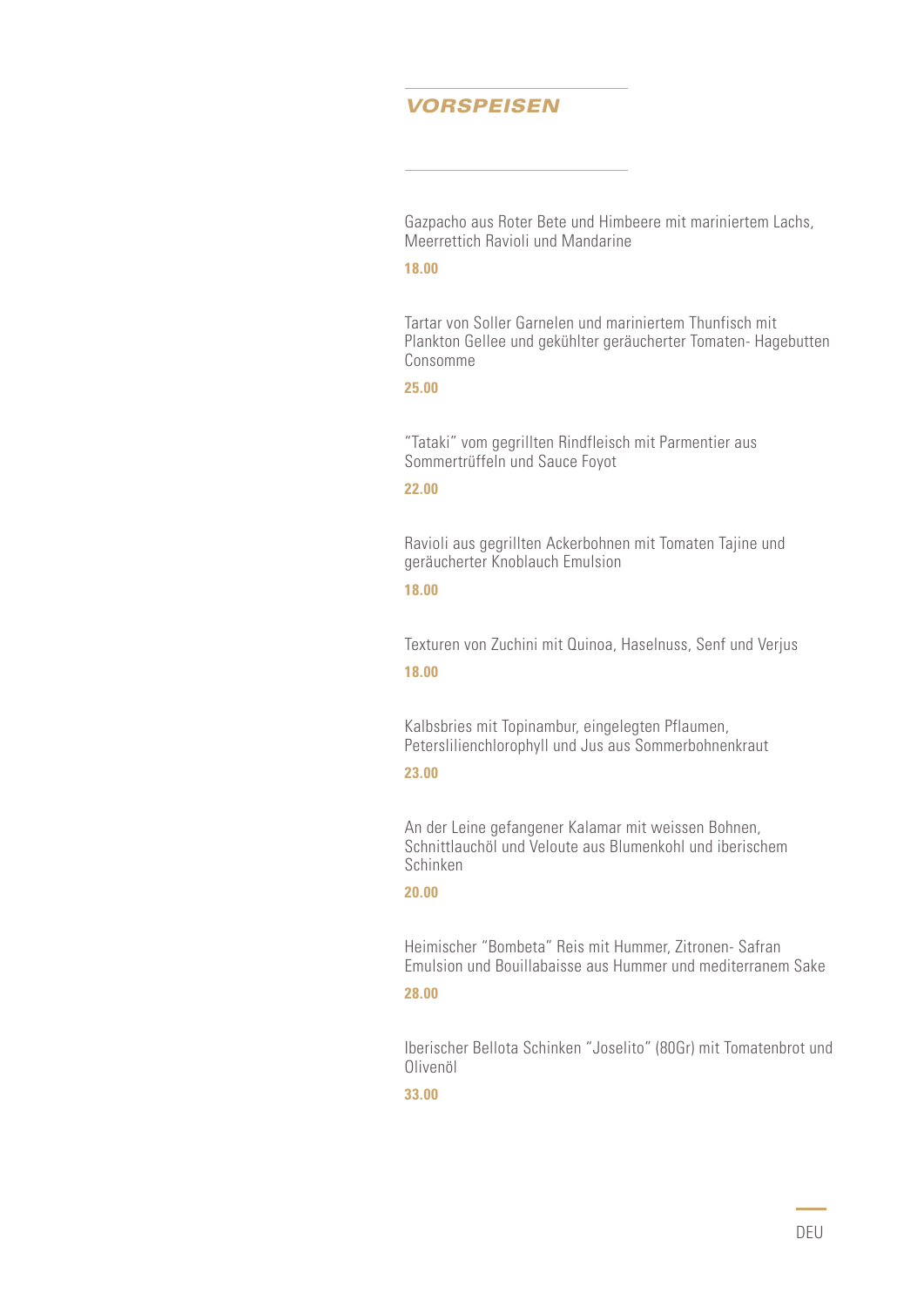# *HAUPTSPEISEN*

Texturen von gegrilltem Blumenkohl mit Kapuzinerkresse und Soubise- Curry- Sauce

# **21.00**

Wildbrasse mit Auberginen, Tomaten, Sardellen und Melisse

## **30.00**

Lokaler Corvina Fisch mit Crème aus menorquinischen Muscheln, eingelegter Orange und Verjus Buerre Blanc

# **28.00**

Lokales geschmortes Spanferkel (porc Negre) mit glasiertem Schweinebäckchen, Kürbis und Orangenblüte

## **30.00**

Getrüffeltes Perlhuhn mit Rote Beete, Himbeere und Jus aus Holunderblüten

#### **28.00**

Glasierte Entenbrust mit gegrilltem Knollensellerie, Eukalyptus und Ananas

#### **31.00**

Mallorquinische Lammkeule glasiert mit Ysop, frischem Kräuter-Chlorophyll und Quitte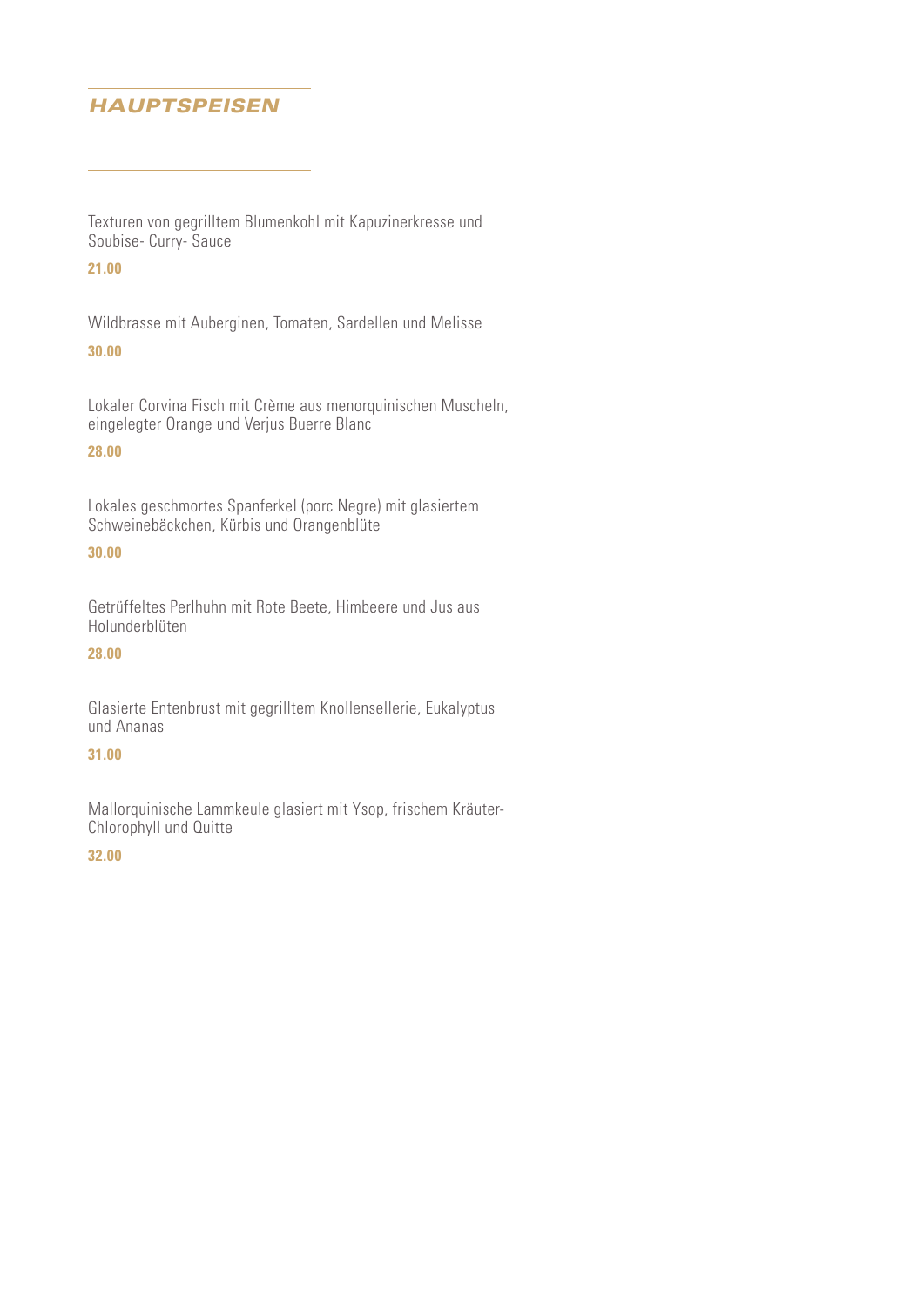# *AUTHENTISCHER GRILL*

Gegrillter Fisch des Tages

# **P.S.M.**

Ganzer gegrillter Steinbut mit grünem Spargel und "Pil-Pil" aus Dill (für 2 Personen)

### **80.00**

Entrecote vom gereiftem Rindfleisch " Rubia Gallega", Püree aus Pastinaken und brauner Butter und Rosmarinjus

#### **43.00**

Rinderfilet mit geräucherter Kartoffelterrine, gegrillter Knoblauchcreme, Brunnenkresse und gerösteter Heujus

#### **38.00**

Marktprodukte (Langusten, Kaisergranat, lokale Garnelen, Austern) können 24 Stunden im Voraus bestellt werden